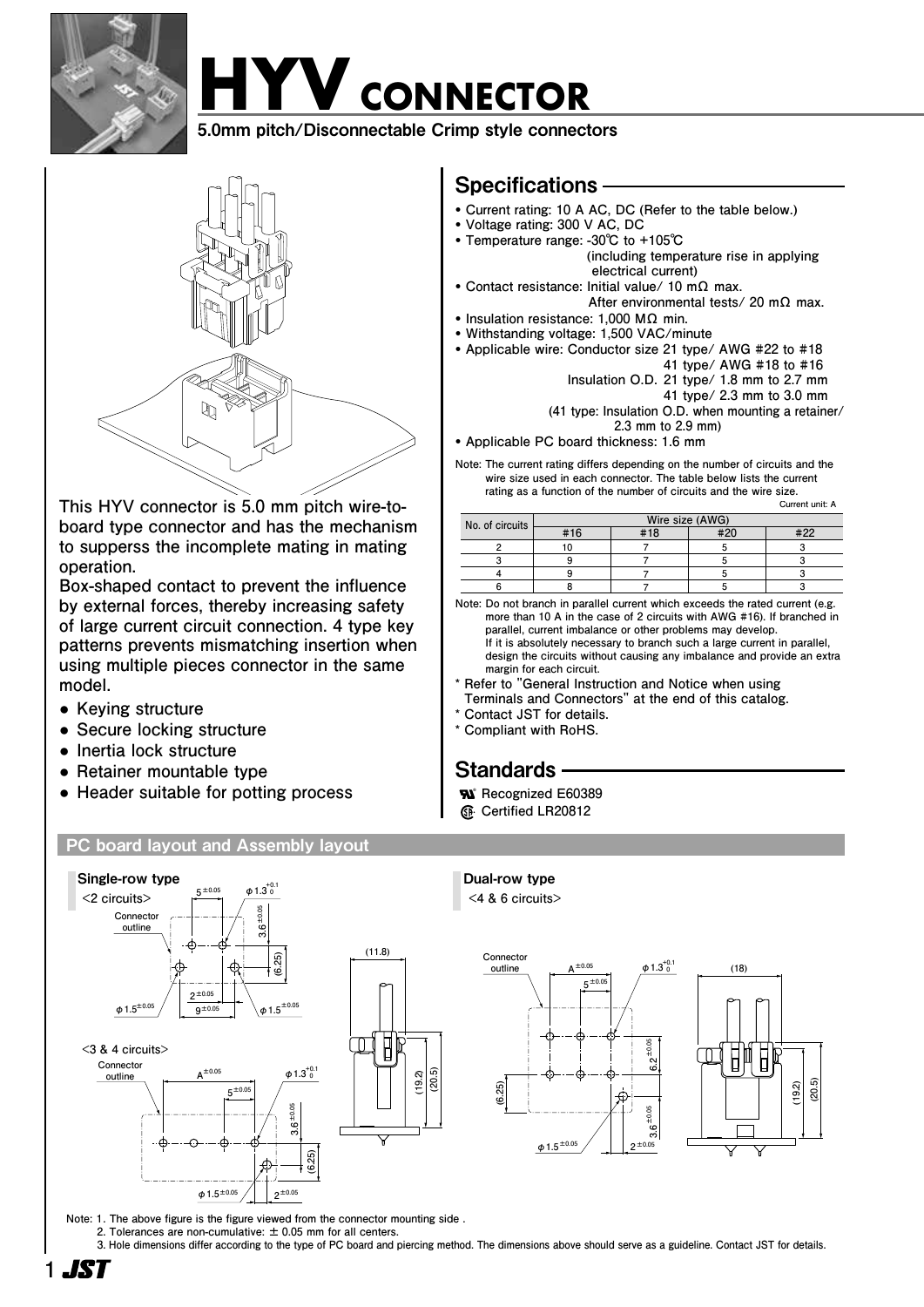## **HYV CONNECTOR**



**Housing** 



| Model No.                  | Applicable wire |          | Insulation O.D. | Q'tv/ |  |
|----------------------------|-----------------|----------|-----------------|-------|--|
|                            | mm <sub>2</sub> | AWG#     | (mm)            | reel  |  |
| <b>SHYVF-21T-M0.5</b>      | 0.33 to 0.83    | 22 to 18 | 1.8 to 2.7      | 4.000 |  |
| <b>SHYVF-41T-M0.5</b>      | 0.83 to 1.25    | 18 to 16 | 2.3 to 3.0      | 3.000 |  |
|                            |                 |          |                 |       |  |
| <b>Material and Finish</b> |                 |          |                 |       |  |

**Copper alloy, tin-plated (reflow treatment)**

#### RoHS compliance

**Note: Insulation O.D. of 41 barrel when mounting a retainer shall be 2.3 mm to 2.9 mm dia.**

|                       | Crimping | Applicator       |             |                                 |  |
|-----------------------|----------|------------------|-------------|---------------------------------|--|
| Contact               | machine  | Crimp applicator | <b>Dies</b> | Crimp applicator with dies      |  |
| <b>SHYVF-21T-M0.5</b> |          | MKS-L            |             | MK/SHYVF-21-05 APLMK SHYVF21-05 |  |
|                       | AP-K2N   |                  |             |                                 |  |
| <b>SHYVF-41T-M0.5</b> |          | MKS-L            |             | MK/SHYVF-41-05 APLMK SHYVF41-05 |  |
|                       |          |                  |             |                                 |  |

**Note: Contact JST for fully automatic crimping applicator.**

#### Single-row type **<2 circuits> <3 circuits> <4 circuits> 16.6 圧着機・アプリケータ表-2 21.6 11.6 Circuit No. 1 mark 10 Circuit No. 1 mark 4.8 5.5 1.5 4.8 5.5 1.5 4.8 5.5 1.5 15 Circuit No. 1 mark 5 5 5**  $\overline{\mathbb{I}}$ ۱) TM Ŧ ₫ Dual-row type **<4 circuits> <6 circuits>16.6 11.6 Circuit No. 1 4.8 11.7 1.5 4.8 11.7 1.5 10 mark Circuit No. 1 mark 5 5**

| Type                                 | No. of<br>circuits | Model No.       | $Q'$ ty/<br>bag |  |  |
|--------------------------------------|--------------------|-----------------|-----------------|--|--|
|                                      | $\overline{c}$     | HYVRP-02V-A-S   | 1,000           |  |  |
| Single-<br>row type                  | 3                  | HYVRP-03V-A-S   | 1,000           |  |  |
|                                      | 4                  | HYVRP-04V-A-S   | 600             |  |  |
| Dual-                                | 4                  | HYVRP-04V-W-A-S | 600             |  |  |
| row type                             | 6                  | HYVRP-06V-W-A-S | 600             |  |  |
|                                      | <b>Material</b>    |                 |                 |  |  |
| Glass-filled PA 66, UL94V-0, natural |                    |                 |                 |  |  |

RoHS compliance

**Note: Contact JST for key pattern.**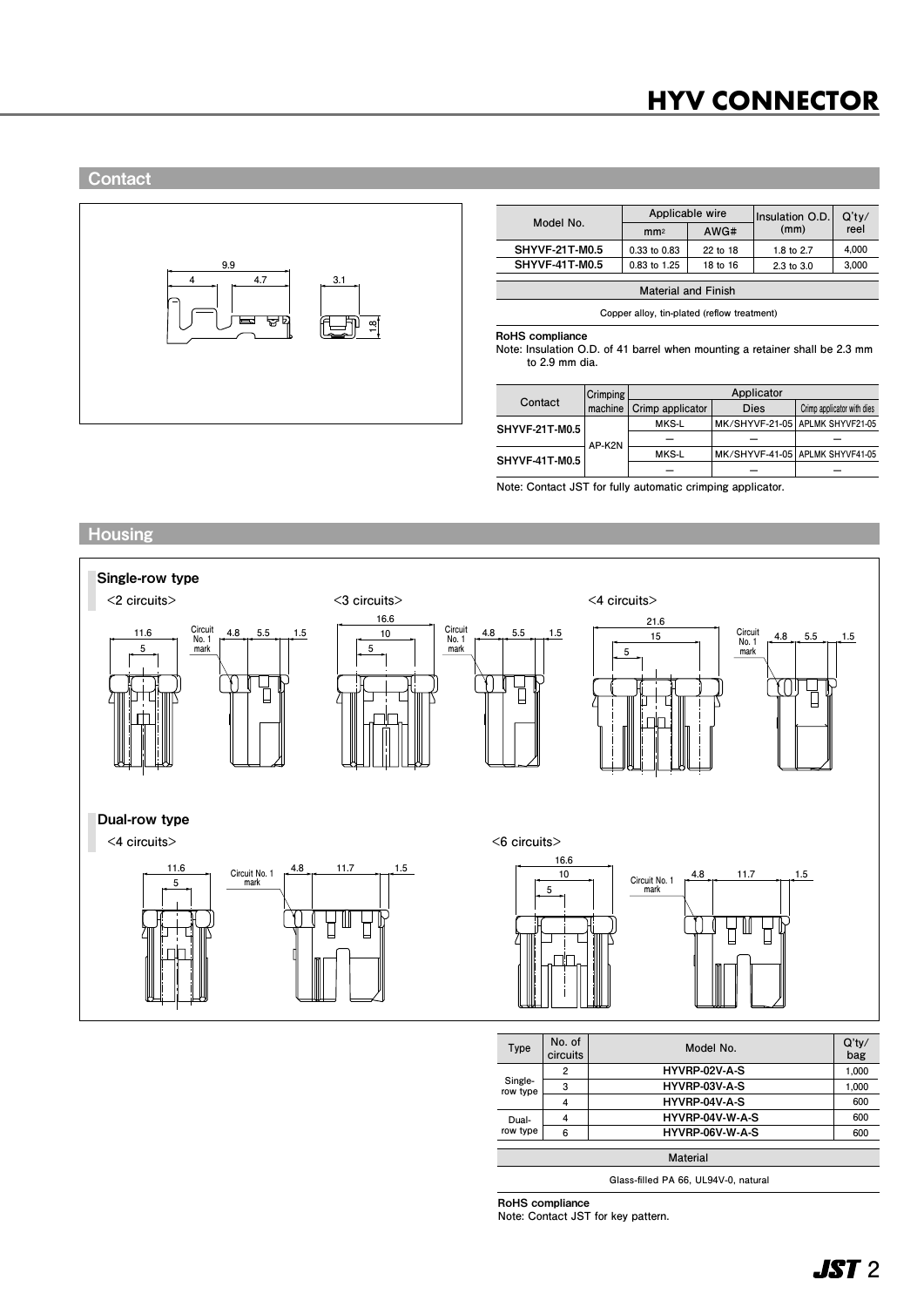# **HYV CONNECTOR HYV CONNECTOR**

Header



| Type                | No. of   | Model No.       | Dimensions (mm) |      | Q'tv/ |
|---------------------|----------|-----------------|-----------------|------|-------|
|                     | circuits |                 | A               | в    | box   |
| Single-<br>row type | 2        | B02B-HYVSS-A-1  |                 | 12.0 | 150   |
|                     | 3        | B03B-HYVSS-A-1  | 10.0            | 17.0 | 100   |
|                     |          | B04B-HYVSS-A-1  | 15.0            | 22.0 | 100   |
| Dual-<br>row type   |          | B04B-HYVSS-A-1W |                 | 12.0 | 100   |
|                     | 6        | B06B-HYVSS-A-1W | 10.0            | 17.0 | 50    |
|                     |          |                 |                 |      |       |

#### **Material and Finish**

**Post: Copper alloy, copper-undercoated, tin-plated (reflow treatment) Wafer: Glass-filled PA 66, UL94V-0**

RoHS compliance

**Note: Contact JST for key pattern.**



| No. of          | Model No. | Dimensions (mm) | $Q'$ ty/ |       |  |  |
|-----------------|-----------|-----------------|----------|-------|--|--|
| circuits        |           | A               | в        | bag   |  |  |
| 2               | HYVS-02V  |                 | 12.0     | 2,000 |  |  |
| 3               | HYVS-03V  | 10.0            | 17.0     | 2,000 |  |  |
| 4               | HYVS-04V  | 15.0            | 22.0     | 1,000 |  |  |
|                 |           |                 |          |       |  |  |
| <b>Material</b> |           |                 |          |       |  |  |

**Glass-filled PA 66, UL94V-0, natural**

RoHS compliance

Retainer